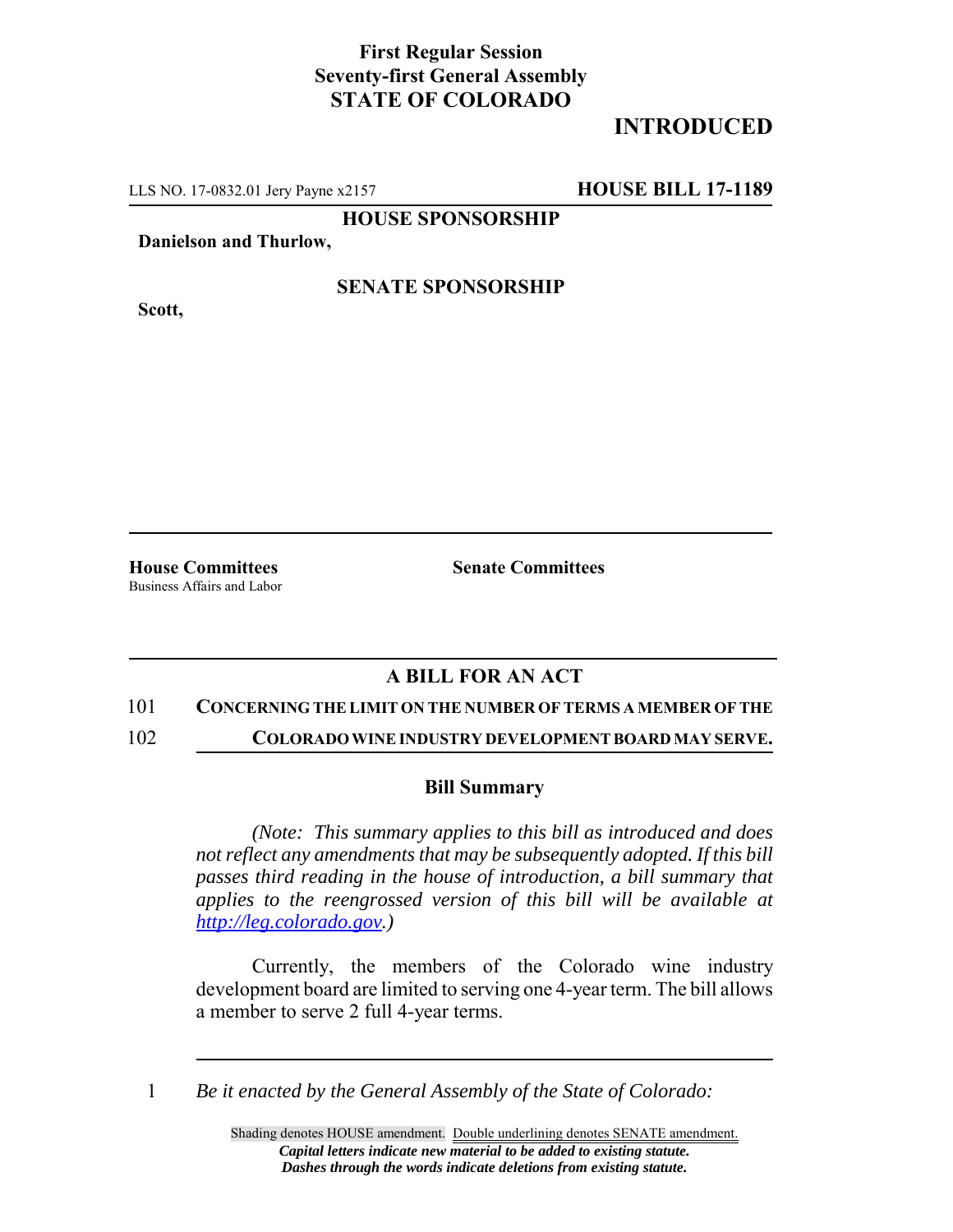**SECTION 1.** In Colorado Revised Statutes, 35-29.5-103, **amend** 2 (3); and **repeal** (4) as follows:

 **35-29.5-103. Colorado wine industry development board - creation - members.** (3) Except as provided in subsection (4) of this 5 section with respect to initial appointments to the board, Members of the board shall serve for terms of four years each to continue in office until a successor is appointed and qualified; except that, in the case of a 8 vacancy on the board, an appointment shall be IS for the remainder of the 9 unexpired term. No member shall be appointed THE GOVERNOR SHALL NOT APPOINT A MEMBER to MORE THAN TWO consecutive FOUR-YEAR terms; except that any member appointed for less than two years in the case of a vacancy may be appointed upon the expiration of the shorter 13 term to serve a UP TO TWO ADDITIONAL four-year term TERMS.

 (4) Of the members of the board appointed to terms commencing 15 on and after July 1, 1997, at least one of the representatives from the wholesale wine distributors and one of the representatives from licensed 17 wineries shall be appointed for terms of three years. Thereafter, all appointments except those necessary to fill mid-term vacancies shall be for one four-year term.

 **SECTION 2. Act subject to petition - effective date.** This act takes effect at 12:01 a.m. on the day following the expiration of the ninety-day period after final adjournment of the general assembly (August 9, 2017, if adjournment sine die is on May 10, 2017); except that, if a referendum petition is filed pursuant to section 1 (3) of article V of the state constitution against this act or an item, section, or part of this act within such period, then the act, item, section, or part will not take effect unless approved by the people at the general election to be held in